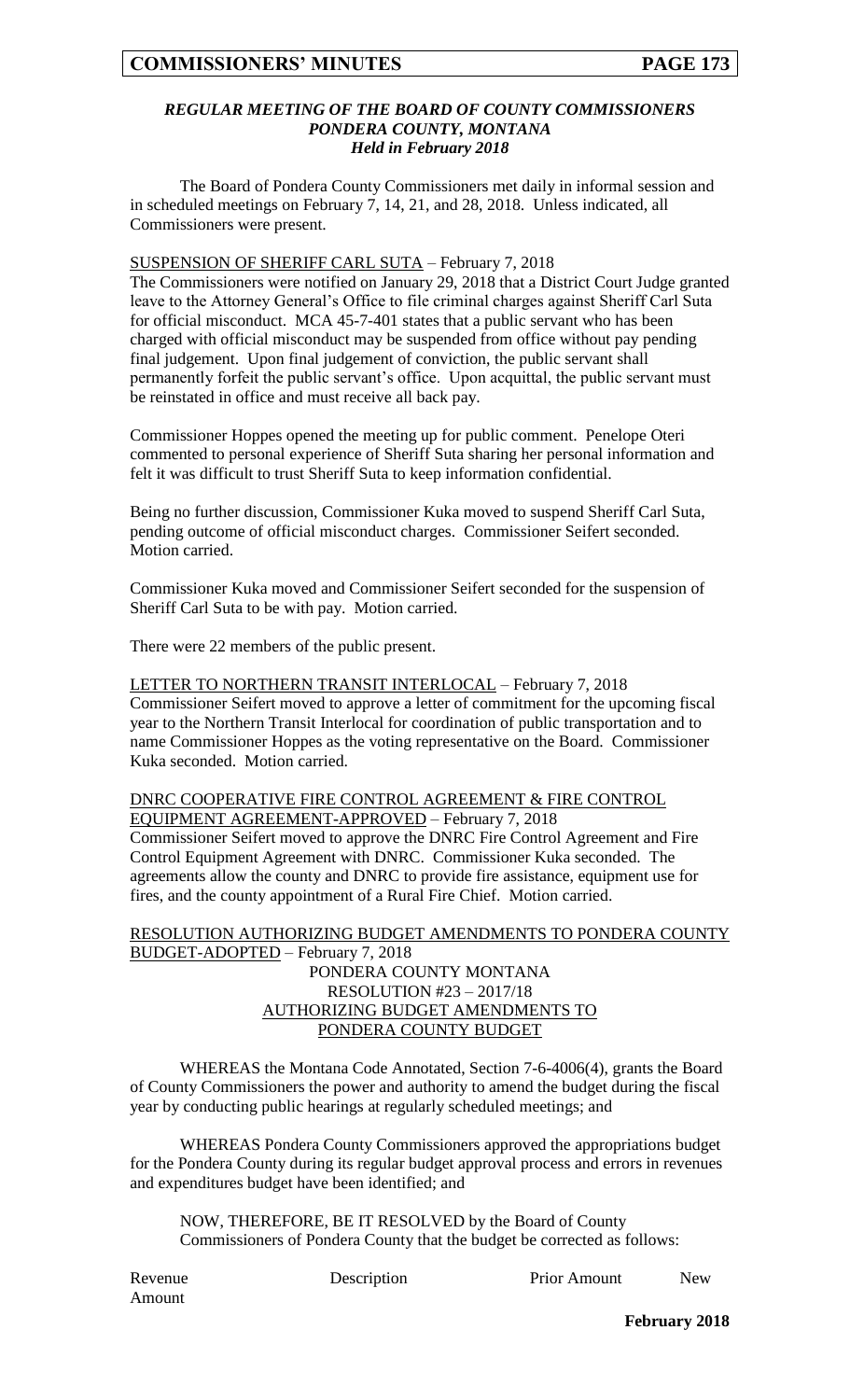# **COMMISSIONERS' MINUTES PAGE 174**

| 2390-351013<br>2300-323040 | Concealed Weapon Permit<br><b>Concealed Weapon Permit</b> | \$3,700<br>S        | \$2,000<br>\$1,700 |
|----------------------------|-----------------------------------------------------------|---------------------|--------------------|
| Expenditure<br>Amount      | Description                                               | <b>Prior Amount</b> | <b>New</b>         |
| 2390-201-420144-219        | Equipment                                                 | \$17,983            | \$16,283           |
| 2300-201-420102-219        | Equipment                                                 | S                   | \$1,700            |

Adopted this 7<sup>th</sup> day of February, 2018, as moved by Commissioner Kuka seconded by Commissioner Seifert, and passed on a 3-0 vote of the board. Effective on passage and approval.

BOARD OF COMMISSIONERS Pondera County, Montana

\_\_*/s/ Janice Hoppes*\_\_\_\_\_\_\_\_\_\_\_\_\_ \_\_*/s/ Dale J Seifert*\_\_\_\_\_\_\_\_\_\_\_ Janice Hoppes, Chair Dale J Seifert, Member

ATTEST:  $\frac{1}{s}$  /s/ Thomas A Kuka Thomas A. Kuka, Member

\_\_*/s/ Kody L Farkell*\_\_\_\_\_\_\_\_\_\_\_\_\_ Kody L Farkell, Clerk and Recorder

#### ADMINISTRATIVE MATERIALS "G" AGRICULTURAL COVENANT – February 7, 2018

Commissioner Kuka moved to allow an agricultural covenant to be placed on a tract of land in the South ½ of Section 29, Township 27N, Range 2W as permitted under the Montana Subdivision and Platting Act, 76-3-101 through 76-3-625, MCA. Commissioner Seifert seconded. Motion carried.

### DECEMBER MINUTES-APPROVED – February 7, 2018

Commissioner Kuka moved to approve the December 2017 minutes of the Commission. Commissioner Seifert seconded. Motion carried.

APPOINTMENT TO TIBER COUNTY WATER DISTRICT BOARD – February 14, 2018

Commissioner Kuka moved to appoint Patrick Wheeler to complete the term of Dan Keil (ending 2022) on the Tiber County Water District Board of Directors. Commissioner Seifert seconded. Motion carried.

#### NO BUSINESS TO BE VOTED ON CAME BEFORE THE COMMISSION ON FEBRUARY 21, 2018

LETTER TO NORTHERN TRANSIT INTERLOCAL - February 28, 2018 Commissioner Kuka moved to enter into the Memorandum of Understanding with Toole County for operation of the Pondera County Transit the 2018-19 fiscal year. Commissioner Seifert seconded. Motion carried.

#### EMERGENCY MANAGEMENT PERFORMANCE GRANT (EMPG) COUNTY CONTRIBUTION COMMITMENT- February 28, 2018

Commissioner Seifert moved to commit \$44,476 (50% match) for the FY2018-19 EMPG program period October 1, 2018 through September 30, 2019. Commissioner Kuka seconded. Motion carried.

## CLAIMS APPROVED FOR PAYMENT – February 28, 2018

| <i><b>FUND</b></i> |           |
|--------------------|-----------|
| <b>GENERAL</b>     | 19,616.14 |
| <b>ROAD</b>        | 15,549.34 |
| <b>BRIDGE</b>      | 3,286.99  |
| <b>WEED</b>        | 1,039.28  |
| <b>AIRPORT</b>     | 7,570.49  |
|                    |           |